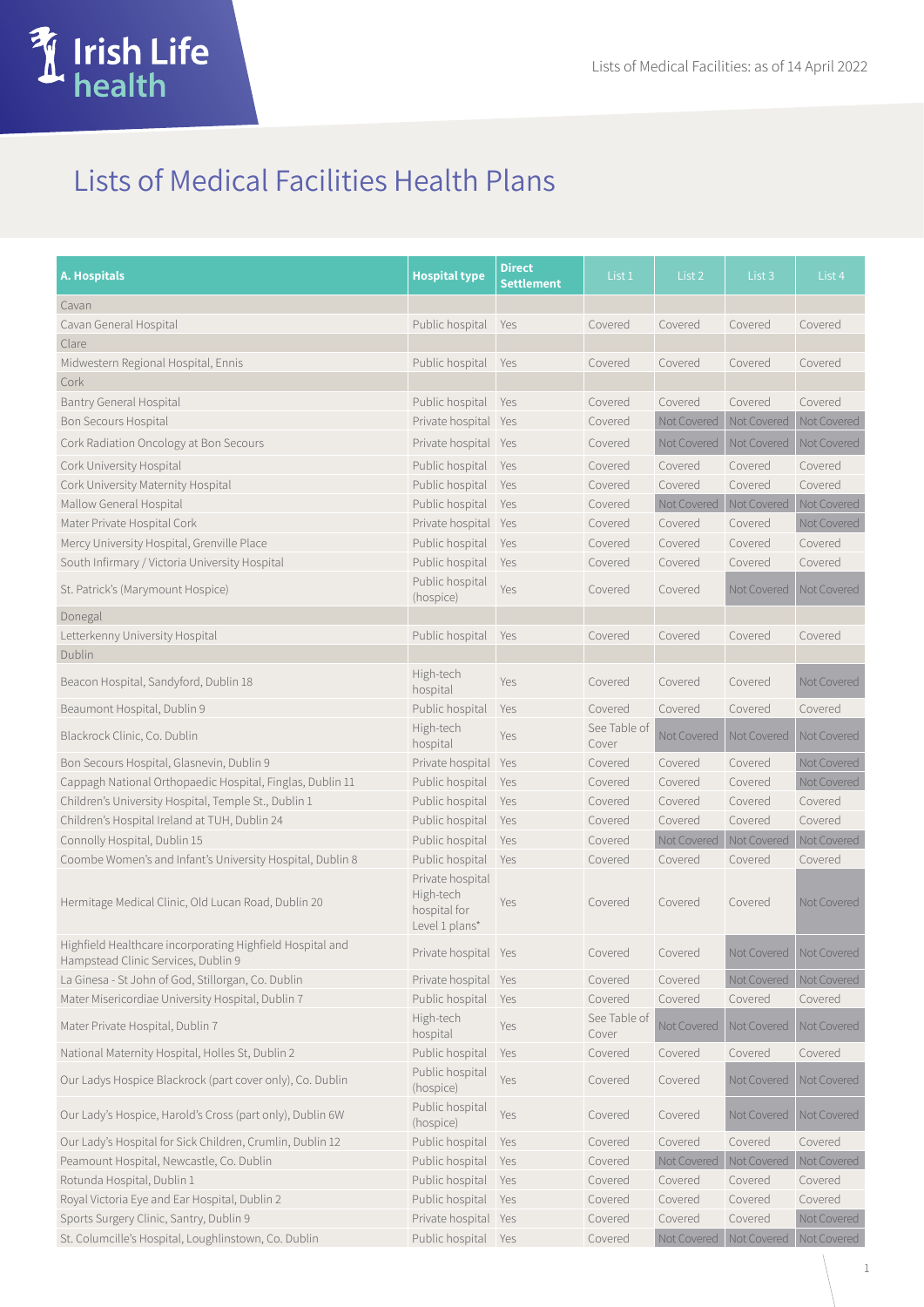| A. Hospitals                                                 | <b>Hospital type</b>                          | <b>Direct</b><br><b>Settlement</b> | List 1  | List 2      | List 3                              | List 4             |
|--------------------------------------------------------------|-----------------------------------------------|------------------------------------|---------|-------------|-------------------------------------|--------------------|
| St. Edmundsbury Private Hospital, Lucan, Co. Dublin          | Private hospital Yes                          |                                    | Covered | Not Covered | Not Covered   Not Covered           |                    |
| St. James's Hospital, Dublin 8                               | Public hospital                               | Yes                                | Covered | Covered     | Covered                             | Covered            |
| St. John of God Hospital, Stillorgan, Co. Dublin             | Private hospital Yes                          |                                    | Covered | Covered     | Not Covered                         | Not Covered        |
| St. Joseph's Hospital, Raheny, Dublin 5                      | Public hospital Yes                           |                                    | Covered | Not Covered | Not Covered                         | Not Covered        |
| St. Luke's Hospital, Rathgar, Dublin 6                       | Public hospital                               | <b>Yes</b>                         | Covered | Not Covered | Not Covered                         | Not Covered        |
| St. Michael's Hospital, Dun Laoghaire, Co. Dublin            | Public hospital                               | Yes                                | Covered | Covered     | Covered                             | Covered            |
| St. Patrick's University Hospital, Dublin 8                  | Private hospital Yes                          |                                    | Covered | Not Covered | Not Covered                         | Not Covered        |
| St. Vincent's Hospital, Fairview, Dublin 3                   | Public hospital                               | Yes                                | Covered | Covered     | Covered                             | Covered            |
| St. Vincent's Private Hospital, Dublin 4                     | Private hospital Yes                          |                                    | Covered | Covered     | Covered                             | Not Covered        |
| St. Vincent's University Hospital, Dublin 4                  | Public hospital                               | Yes                                | Covered | Covered     | Covered                             | Covered            |
| Tallaght University Hospital, Dublin 24                      | Public hospital                               | Yes                                | Covered | Covered     | Covered                             | Covered            |
| Galway                                                       |                                               |                                    |         |             |                                     |                    |
| Merlin Park Regional Hospital                                | Public hospital                               | Yes                                | Covered | Covered     | Covered                             | Covered            |
| Bon Secours Hospital, Renmore                                | Private hospital Yes                          |                                    | Covered | Not Covered | Not Covered                         | Not Covered        |
| Galway Clinic                                                | Private hospital<br>High Tech<br>Hospital for | Yes                                | Covered | Covered     | Covered                             | <b>Not Covered</b> |
| Portiuncula Hospital                                         | Level 1 plans*<br>Public hospital             | Yes                                | Covered | Covered     | Covered                             | Covered            |
| University College Hospital Galway                           | Public hospital                               | Yes                                | Covered | Covered     | Covered                             | Covered            |
|                                                              |                                               |                                    |         |             |                                     |                    |
| Kerry<br>Bon Secours Hospital, Tralee                        |                                               |                                    |         |             | Not Covered Not Covered             | Not Covered        |
|                                                              | Private hospital Yes                          |                                    | Covered |             |                                     |                    |
| Kerry University Hospital                                    | Public hospital Yes                           |                                    | Covered | Covered     | Covered                             | Covered            |
| Kildare                                                      |                                               |                                    |         |             |                                     |                    |
| UPMC Kildare Hospital, Clane                                 | Private hospital Yes                          |                                    | Covered | Covered     | Covered                             | Not Covered        |
| Naas General Hospital                                        | Public hospital                               | Yes                                | Covered | Not Covered | Not Covered                         | Not Covered        |
| Kilkenny                                                     |                                               |                                    |         |             |                                     |                    |
| <b>UPMC Aut Even</b>                                         | Private hospital Yes                          |                                    | Covered | Covered     | Covered                             | Not Covered        |
| Lourdes Orthopaedic Hospital, Kilcreene                      | Public hospital                               | Yes                                | Covered | Covered     | Not Covered                         | Not Covered        |
| St. Luke's General Hospital                                  | Public hospital                               | Yes                                | Covered | Covered     | Covered                             | Covered            |
| Laois                                                        |                                               |                                    |         |             |                                     |                    |
| Midland Regional Hospital (Portlaoise)                       | Public hospital                               | Yes                                | Covered | Covered     | Covered                             | Covered            |
| Leitrim                                                      |                                               |                                    |         |             |                                     |                    |
| Our Lady's Hospital (Manorhamilton)                          | Public hospital                               | Yes                                | Covered |             | Not Covered Not Covered             | Not Covered        |
| Limerick                                                     |                                               |                                    |         |             |                                     |                    |
| Bon Secours Hospital Limerick at Barringtons                 | Private hospital Yes                          |                                    | Covered | Covered     | Covered                             | Not Covered        |
| Mid-Western Regional Orthopaedic Hospital                    | Public hospital                               | Yes                                | Covered | Covered     | Not Covered                         | Not Covered        |
| Mid-Western Radiation Oncology Unit                          | Private hospital Yes                          |                                    | Covered | Covered     | Covered                             | Not Covered        |
| Milford Care Centre                                          | Public hospital                               | Yes                                | Covered | Covered     | Covered                             | Covered            |
| St. John's Hospital                                          | Public hospital                               | Yes                                | Covered | Not Covered | Not Covered                         | Not Covered        |
| University Hospital Limerick (Mid-Western Regional Hospital) | Public hospital                               | Yes                                | Covered | Covered     | Covered                             | Covered            |
| University Maternity Hospital, Limerick                      | Public hospital                               | Yes                                | Covered | Covered     | Covered                             | Covered            |
| Louth                                                        |                                               |                                    |         |             |                                     |                    |
| Louth County Hospital, Dundalk                               | Public hospital                               | Yes                                | Covered |             | Not Covered Not Covered Not Covered |                    |
| Our Lady of Lourdes Hospital, Drogheda                       | Public hospital                               | Yes                                | Covered | Covered     | Covered                             | Covered            |
| Mayo                                                         |                                               |                                    |         |             |                                     |                    |
| Mayo University Hospital (Castlebar)                         | Public hospital                               | Yes                                | Covered | Covered     | Covered                             | Covered            |
|                                                              |                                               |                                    |         |             |                                     |                    |
| Meath                                                        |                                               |                                    |         |             |                                     |                    |
| Our Lady's Hospital (Navan)                                  | Public hospital                               | Yes                                | Covered |             | Not Covered Not Covered Not Covered |                    |
| Monaghan                                                     |                                               |                                    |         |             |                                     |                    |
| Monaghan General Hospital                                    | Public hospital Yes                           |                                    | Covered | Covered     | Covered                             | Covered            |
| Offaly                                                       |                                               |                                    |         |             |                                     |                    |
| Midland Regional Hospital (Tullamore)                        | Public hospital Yes                           |                                    | Covered | Covered     | Covered                             | Covered            |

**M** Irish Life<br>
health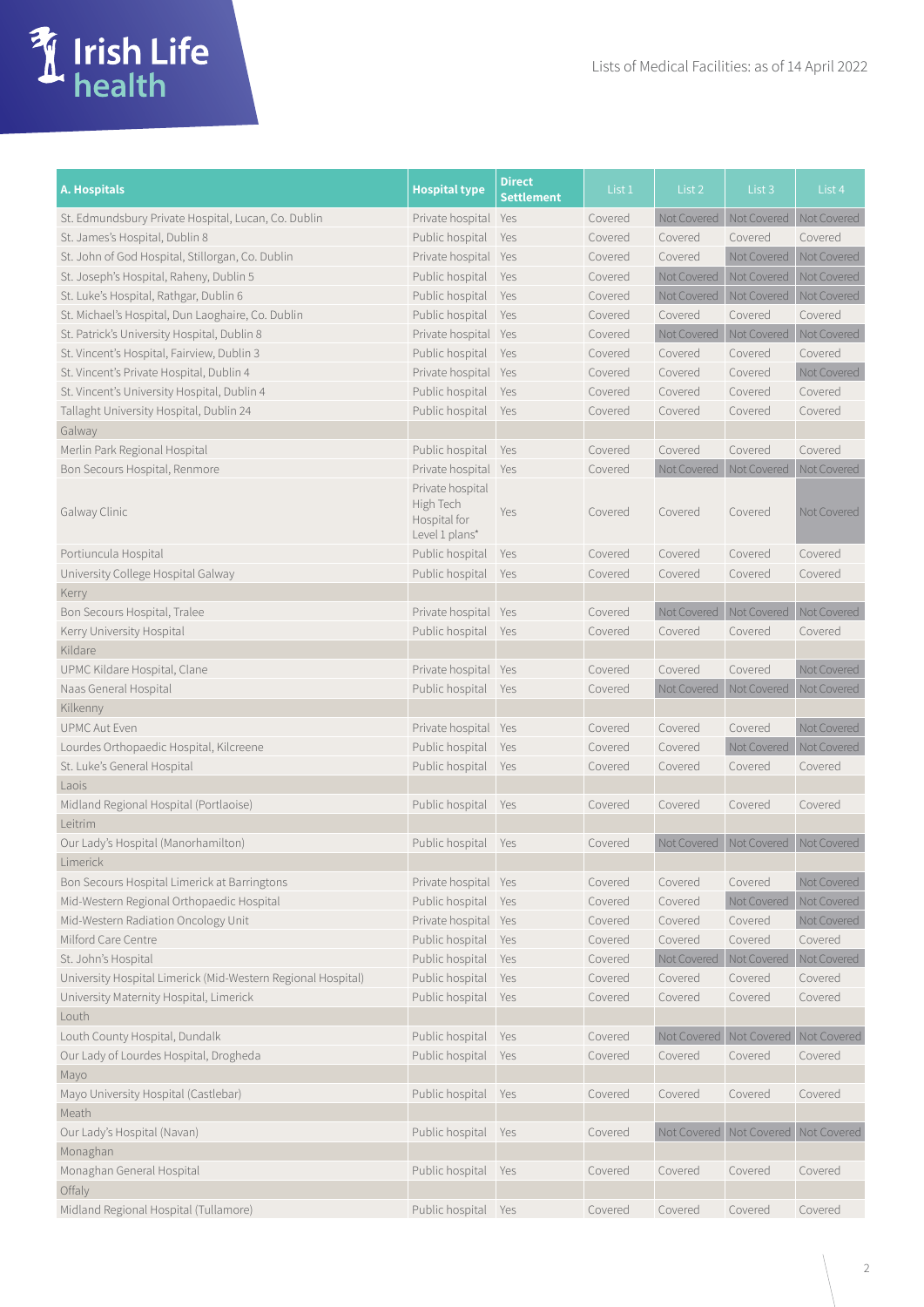| <b>A. Hospitals</b>                                 | <b>Hospital type</b> | <b>Direct</b><br><b>Settlement</b> | List <sub>1</sub> | List <sub>2</sub> | List <sub>3</sub>                   | List 4      |
|-----------------------------------------------------|----------------------|------------------------------------|-------------------|-------------------|-------------------------------------|-------------|
| Roscommon                                           |                      |                                    |                   |                   |                                     |             |
| Roscommon County Hospital                           | Public hospital      | Yes                                | Covered           | Not Covered       | Not Covered                         | Not Covered |
| Sligo                                               |                      |                                    |                   |                   |                                     |             |
| Kingsbridge Private Hospital (Garden Hill)          | Private hospital     | Yes                                | Covered           | Covered           | Covered                             | Not Covered |
| Sligo University Hospital                           | Public hospital      | Yes                                | Covered           | Covered           | Covered                             | Covered     |
| Tipperary                                           |                      |                                    |                   |                   |                                     |             |
| Mid-Western Regional Hospital Nenagh (St. Joseph's) | Public hospital      | Yes                                | Covered           | Covered           | Covered                             | Covered     |
| South Tipperary General Hospital (Clonmel)          | Public hospital      | Yes                                | Covered           | Not Covered       | Not Covered                         | Not Covered |
| Waterford                                           |                      |                                    |                   |                   |                                     |             |
| UPMC Whitfield Clinic, Butlerstown North            | Private hospital     | Yes                                | Covered           | Covered           | Covered                             | Not Covered |
| UPMC Whitfield Cancer Centre                        | Private hospital     | Yes                                | Covered           | Not Covered       | Not Covered                         | Not Covered |
| University Hospital Waterford                       | Public hospital      | Yes                                | Covered           | Covered           | Covered                             | Covered     |
| Westmeath                                           |                      |                                    |                   |                   |                                     |             |
| Midland Regional Hospital (Mullingar)               | Public hospital      | Yes                                | Covered           | Covered           | Covered                             | Not Covered |
| Charter Medical Private Hospital, Ballinderry       | Private hospital Yes |                                    | Covered           | Covered           | Covered                             | Not Covered |
| Wexford                                             |                      |                                    |                   |                   |                                     |             |
| Ely Hospital HSE South, Ferrybank                   | Public hospital      | Yes                                | Covered           | Covered           | Covered                             | Not Covered |
| Wexford General Hospital                            | Public hospital      | Yes                                | Covered           | Covered           | Covered                             | Not Covered |
| <b>Northern Ireland</b>                             |                      |                                    |                   |                   |                                     |             |
| Antrim                                              |                      |                                    |                   |                   |                                     |             |
| Royal Victoria Hospital (Belfast)                   | Private hospital No  |                                    | Covered           | Not Covered       | Not Covered                         | Not Covered |
| Ulster Independent Clinic (Belfast)                 | Private hospital Yes |                                    | Covered           |                   | Not Covered Not Covered Not Covered |             |

**Turish Life**<br> **A** health

| Ulster Independent Clinic (Belfast)          | Private hospital Yes | Covered |  | Not Covered Not Covered Not Covered |
|----------------------------------------------|----------------------|---------|--|-------------------------------------|
| Derry                                        |                      |         |  |                                     |
| Altnagelvin Area Hospital                    | Private hospital Yes | Covered |  | Not Covered Not Covered Not Covered |
| North West Independent Hospital (Ballykelly) | Private hospital Yes | Covered |  | Not Covered Not Covered Not Covered |

| <b>B. Treatment centres</b>                                                                                                             | <b>Facility Type</b>  | <b>Direct</b><br><b>Settlement</b> | List 1               | List 2               | List <sub>3</sub>    | List 4      |
|-----------------------------------------------------------------------------------------------------------------------------------------|-----------------------|------------------------------------|----------------------|----------------------|----------------------|-------------|
| Clare                                                                                                                                   |                       |                                    |                      |                      |                      |             |
| Bushypark Treatment Centre, Ennis                                                                                                       | Addiction centre      | Yes                                | Covered <sup>t</sup> | Covered <sup>t</sup> | Covered <sup>t</sup> | Not Covered |
| Cork                                                                                                                                    |                       |                                    |                      |                      |                      |             |
| Cuan Mhuire (Farnanes)                                                                                                                  | Addiction centre      | Yes                                | Covered <sup>t</sup> | Covered <sup>t</sup> | Covered <sup>t</sup> | Not Covered |
| Tabor Lodge, Belgooly                                                                                                                   | Addiction centre      | Yes                                | Covered <sup>t</sup> | Covered <sup>t</sup> | Covered <sup>t</sup> | Not Covered |
| Dublin                                                                                                                                  |                       |                                    |                      |                      |                      |             |
| Eccles Clinic, Dublin 7                                                                                                                 | Treatment centre Yes  |                                    | Covered              | Covered              | Covered              | Not Covered |
| Medical Optics, Dublin 3 (covered up to the level of private hospital<br>benefits listed on the Table of Cover for Level 1 plans*)      | Ophthalmic Clinic Yes |                                    | Covered              | Covered              | Covered              | Not Covered |
| M.S. Care Centre, Rathgar, Dublin 6                                                                                                     | Respite care          | Yes                                | Covered              | Covered              | Not Covered          | Not Covered |
| NEDRC (National Eating Disorder Recovery Centre), Ballsbridge,<br>Dublin 4                                                              | Treatment centre      | Yes                                | Covered              | Covered              | Covered              | Not Covered |
| Oxycare, Santry                                                                                                                         | Treatment centre      | Yes                                | Covered              | Covered              | Covered              | Not Covered |
| Park West Clinic, Nangor Road, Dublin 12                                                                                                | Treatment centre Yes  |                                    | Covered              | Covered              | Covered              | Not Covered |
| Progressive Vision, Dublin 18 (covered up to the level of private<br>hospital benefits listed on the Table of Cover for Level 1 plans*) | Ophthalmic Clinic Yes |                                    | Covered              | Covered              | Covered              | Not Covered |
| Rutland Centre, Knocklyon, Dublin 16                                                                                                    | Addiction centre      | Yes                                | Covered <sup>t</sup> | Covered <sup>t</sup> | Covered <sup>t</sup> | Not Covered |
| Donegal                                                                                                                                 |                       |                                    |                      |                      |                      |             |
| White Oaks Treatment Centre                                                                                                             | Addiction centre      | Yes                                | Covered <sup>t</sup> | Covered <sup>t</sup> | Covered <sup>t</sup> | Not Covered |
| Galway                                                                                                                                  |                       |                                    |                      |                      |                      |             |
| Cuan Mhuire, Coolarne                                                                                                                   | Addiction centre      | Yes                                | Covered <sup>t</sup> | Covered <sup>t</sup> | Covered <sup>t</sup> | Not Covered |
| Oxygeneration                                                                                                                           | Treatment centre      | Yes                                | Covered              | Covered              | Covered              | Not Covered |
| Kerry                                                                                                                                   |                       |                                    |                      |                      |                      |             |
| The Grove, Abbeylands, Ardfert, Co. Kerry                                                                                               | Addiction centre      | Yes                                | Covered <sup>t</sup> | Covered <sup>t</sup> | Covered <sup>t</sup> | Not Covered |
| Kildare                                                                                                                                 |                       |                                    |                      |                      |                      |             |
| Cuan Mhuire, Athy                                                                                                                       | Addiction centre      | Yes                                | Covered <sup>t</sup> | Covered <sup>t</sup> | Covered <sup>t</sup> | Not Covered |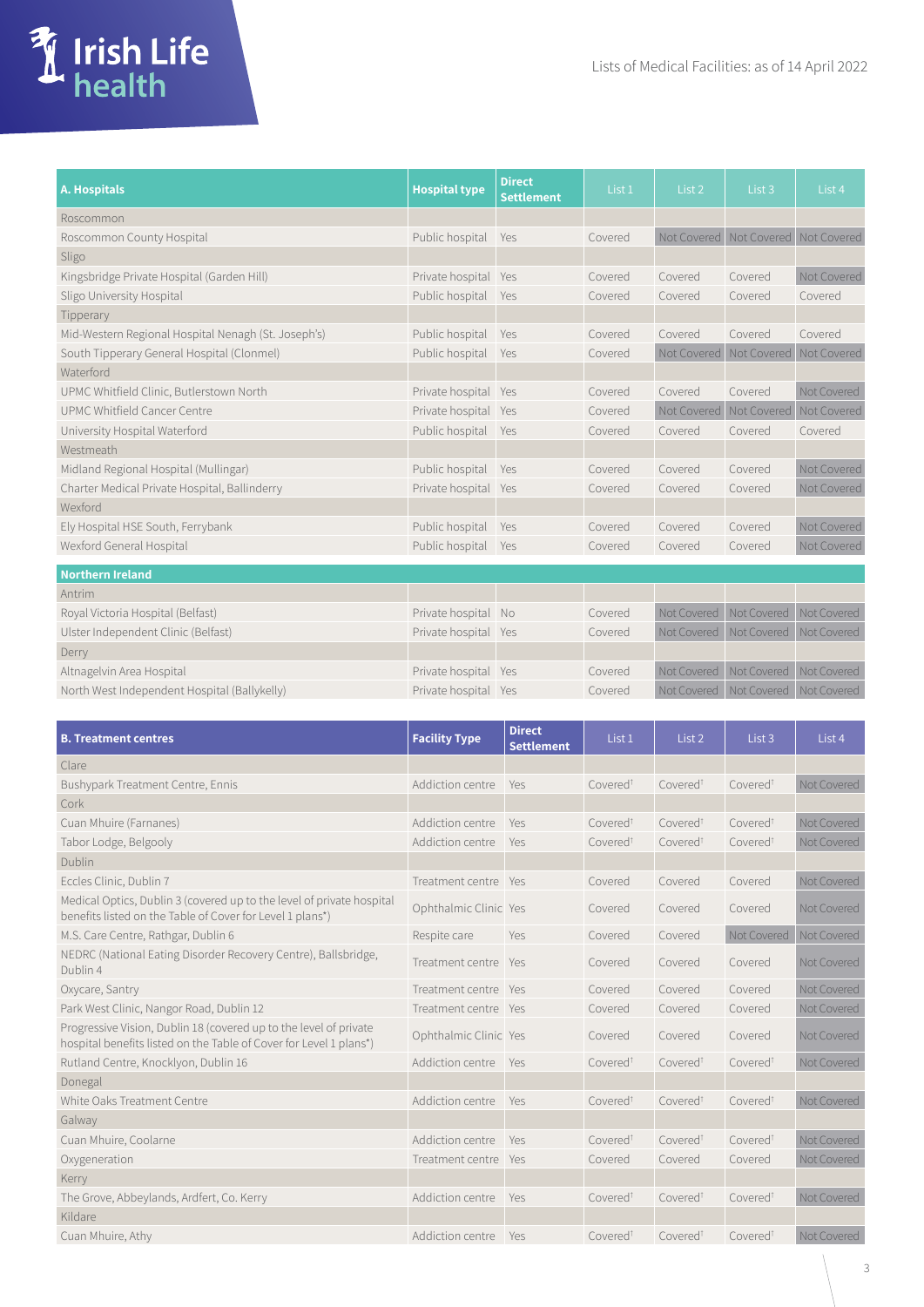| T Irish Life |
|--------------|
|              |

| <b>B. Treatment centres</b>                                         |                                                                 | <b>Facility Type</b>  | <b>Direct</b><br><b>Settlement</b>       | List 1               | List 2                    | List 3                                  | List 4      |
|---------------------------------------------------------------------|-----------------------------------------------------------------|-----------------------|------------------------------------------|----------------------|---------------------------|-----------------------------------------|-------------|
| Kilkenny                                                            |                                                                 |                       |                                          |                      |                           |                                         |             |
| Aislinn Treatment Centre, Ballyragget                               |                                                                 | Addiction centre      | Yes                                      | Covered <sup>t</sup> | Covered <sup>t</sup>      | Covered <sup>t</sup>                    | Not Covered |
| Limerick                                                            |                                                                 |                       |                                          |                      |                           |                                         |             |
| Cuan Mhuire (Bruree)                                                |                                                                 | Addiction centre      | Yes                                      | Covered <sup>t</sup> | Covered <sup>t</sup>      | Covered <sup>t</sup>                    | Not Covered |
| Citygate MHD Rooms, Citygate House, Raheen Business Park,           |                                                                 |                       |                                          |                      |                           |                                         |             |
| Limerick                                                            |                                                                 | Ophthalmic Clinic Yes |                                          | Covered              | Covered                   | Covered                                 | Not Covered |
| Mayo                                                                |                                                                 |                       |                                          |                      |                           |                                         |             |
| Hope House (Foxford)                                                |                                                                 | Addiction centre      | Yes                                      | Covered <sup>t</sup> | Covered <sup>t</sup>      | Covered <sup>t</sup>                    | Not Covered |
| Tipperary                                                           |                                                                 |                       |                                          |                      |                           |                                         |             |
| Aiséirí Centre (Cahir)                                              |                                                                 | Addiction centre      | Yes                                      | Covered <sup>t</sup> | Covered <sup>t</sup>      | Covered <sup>t</sup>                    | Not Covered |
| Wexford                                                             |                                                                 |                       |                                          |                      |                           |                                         |             |
| Aiséirí Centre (Roxborough)                                         |                                                                 | Addiction centre      | Yes                                      | Covered <sup>t</sup> | Covered <sup>t</sup>      | Covered <sup>t</sup>                    | Not Covered |
| Wicklow                                                             |                                                                 |                       |                                          |                      |                           |                                         |             |
| Medical Optics, Bray                                                |                                                                 | Ophthalmic Clinic Yes |                                          | Covered              | Covered                   | Covered                                 | Not Covered |
| <b>C. Scan Facilities:</b>                                          |                                                                 | <b>Direct</b>         | <b>Approved</b>                          |                      |                           |                                         |             |
| <b>Approved MRI Scan Facilities</b>                                 | <b>Facility Type</b>                                            | <b>Settlement</b>     | <b>Cardiac</b><br><b>Scan Facilities</b> | List 1               | List 2                    | List 3                                  | List 4      |
| <b>Belfast</b>                                                      |                                                                 |                       |                                          |                      |                           |                                         |             |
| Ulster Independent Clinic (Belfast)                                 | Private hospital Yes                                            |                       | No                                       | Covered              | Not Covered   Not Covered |                                         | Not Covered |
| Cork                                                                |                                                                 |                       |                                          |                      |                           |                                         |             |
| Bon Secours Hospital                                                | Private hospital Yes                                            |                       | No                                       | Covered              |                           | Not Covered   Not Covered   Not Covered |             |
| Alliance Medical at Cork University Hospital                        | Public hospital                                                 | Yes                   | Yes                                      | Covered              | Covered                   | Covered                                 | Covered     |
| Alliance Medical Mater Private Cork                                 | Scan centre                                                     | Yes                   | Yes                                      | Covered              | Covered                   | Covered                                 | Not Covered |
| Affidea Cork, The Elysian                                           | Scan centre                                                     | Yes                   | No                                       | Covered              | Covered                   | Covered                                 | Covered     |
| Alliance Medical at Mercy University Hospital                       | Public hospital                                                 | Yes                   | Yes                                      | Covered              | Covered                   | Covered                                 | Covered     |
| Southscan MRI at South Infirmary / Victoria                         |                                                                 |                       |                                          |                      |                           |                                         |             |
| University Hospital                                                 | Public hospital                                                 | Yes                   | <b>No</b>                                | Covered              | Covered                   | Covered                                 | Covered     |
| Donegal                                                             |                                                                 |                       |                                          |                      |                           |                                         |             |
| Affidea Letterkenny                                                 | Scan centre                                                     | Yes                   | <b>No</b>                                | Covered              | Covered                   | Covered                                 | Covered     |
| Dublin                                                              |                                                                 |                       |                                          |                      |                           |                                         |             |
| Alliance Medical Cherrywood, Dublin 18                              | Scan centre                                                     | Yes                   | No                                       | Covered              | Covered                   | Covered                                 | Covered     |
| Alliance Medical Smithfield, Dublin 7                               | Scan centre                                                     | Yes                   | Yes                                      | Covered              | Covered                   | Covered                                 | Covered     |
| Affidea Dundrum, Rockfield Medical Campus,<br>Balally,<br>Dublin 16 | Scan centre                                                     | Yes                   | No                                       | Covered              | Covered                   | Covered                                 | Covered     |
| Affidea at The Meath Primary Care Centre, Dublin 8                  | Scan centre                                                     | Yes                   | No                                       | Covered              | Covered                   | Covered                                 | Covered     |
| Affidea Northwood, Santry, Dublin 9                                 | Scan centre                                                     | Yes                   | No                                       | Covered              | Covered                   | Covered                                 | Covered     |
| Affidea Tallaght, Dublin 24                                         | Scan centre                                                     | Yes                   | No                                       | Covered              | Covered                   | Covered                                 | Covered     |
| Beacon Hospital, Sandyford, Dublin 18                               | Private hospital Yes                                            |                       | Yes                                      | Covered              | Covered                   | Covered                                 | Not Covered |
| Blackrock Clinic, Co. Dublin                                        | Private hospital                                                | Yes                   | Yes                                      | Covered              | Not Covered               | Not Covered                             | Not Covered |
| Bon Secours Hospital (Glasnevin), Dublin 9                          | Private hospital Yes                                            |                       | No                                       | Covered              | Covered                   | Covered                                 | Not Covered |
| Hermitage Clinic, Old Lucan Road, Dublin 20                         | Private hospital<br>High-tech<br>hospital for<br>Level 1 plans* | Yes                   | Yes                                      | Covered              | Covered                   | Covered                                 | Not Covered |
| Mater Private Hospital, Dublin 7                                    | Private hospital                                                | Yes                   | No                                       | Covered              | Not Covered               | Not Covered                             | Not Covered |
| Sports Surgery Clinic, Santry, Dublin 9                             | Private hospital Yes                                            |                       | No                                       | Covered              | Covered                   | Covered                                 | Not Covered |
| St. James's Hospital, Dublin 8                                      | Public hospital Yes                                             |                       | No                                       | Covered**            | Covered**                 | Covered**                               | Covered**   |
| Galway                                                              |                                                                 |                       |                                          |                      |                           |                                         |             |
| Bon Secours Hospital, Renmore                                       | Private hospital Yes                                            |                       | No                                       | Covered              | Not Covered Not Covered   |                                         | Not Covered |
|                                                                     | Private hospital<br>High-tech                                   |                       |                                          |                      |                           |                                         |             |
| Galway Clinic                                                       | hospital for<br>Level 1 plans*                                  | Yes                   | Yes                                      | Covered              | Covered                   | Covered                                 | Not Covered |
| Alliance Medical at Merlin Park                                     | Scan centre                                                     | Yes                   | Yes                                      | Covered              | Covered                   | Covered                                 | Covered     |
| Alliance Medical Portiuncula                                        | Scan centre                                                     | Yes                   | No                                       | Covered              | Covered                   | Covered                                 | Covered     |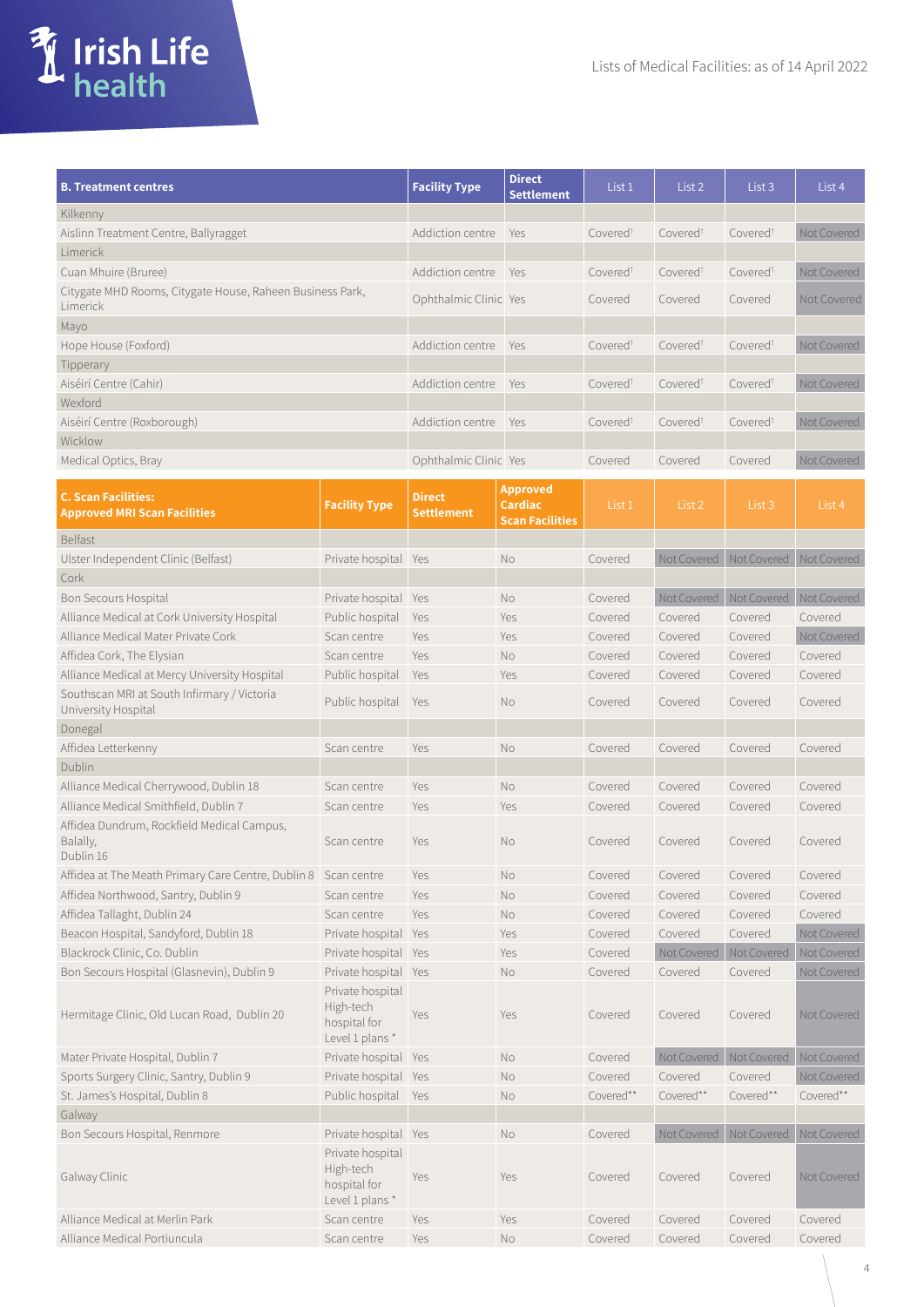

| <b>C. Scan Facilities:</b><br><b>Approved MRI Scan Facilities</b>    | <b>Facility Type</b> | <b>Direct</b><br><b>Settlement</b> | <b>Approved</b><br><b>Cardiac</b><br><b>Scan Facilities</b> | List 1  | List 2  | List 3  | List 4      |
|----------------------------------------------------------------------|----------------------|------------------------------------|-------------------------------------------------------------|---------|---------|---------|-------------|
| Kerry                                                                |                      |                                    |                                                             |         |         |         |             |
| Alliance Medical at Bon Secours Tralee                               | Scan centre          | Yes                                | <b>No</b>                                                   | Covered | Covered | Covered | Covered     |
| Kildare                                                              |                      |                                    |                                                             |         |         |         |             |
| Alliance Medical at Clane General Hospital                           | Scan centre          | Yes                                | <b>No</b>                                                   | Covered | Covered | Covered | Not Covered |
| Affidea at Vista Primary Care Centre                                 | Scan centre          | Yes                                | <b>No</b>                                                   | Covered | Covered | Covered | Covered     |
| Kilkenny                                                             |                      |                                    |                                                             |         |         |         |             |
| <b>UPMC Aut Fven</b>                                                 | Private hospital Yes |                                    | No                                                          | Covered | Covered | Covered | Not Covered |
| Affidea, Dean Street Clinic, Kilkenny                                | Scan centre          | Yes                                | No                                                          | Covered | Covered | Covered | Covered     |
| Limerick                                                             |                      |                                    |                                                             |         |         |         |             |
| Alliance Medical at Bon Secours Diagnostic<br>Imaging                | Scan centre          | Yes                                | Yes                                                         | Covered | Covered | Covered | Covered     |
| Limerick Clinic, City Gate House, Raheen Business<br>Park            | Scan centre          | Yes                                | <b>No</b>                                                   | Covered | Covered | Covered | Not Covered |
| Louth                                                                |                      |                                    |                                                             |         |         |         |             |
| Alliance Medical at Our Lady Of Lourdes Hospital,<br>Drogheda        | Scan centre          | Yes                                | Yes                                                         | Covered | Covered | Covered | Covered     |
| Offaly                                                               |                      |                                    |                                                             |         |         |         |             |
| Alliance Medical at Tullamore Regional Hospital                      | Scan centre          | Yes                                | <b>No</b>                                                   | Covered | Covered | Covered | Covered     |
| Sligo                                                                |                      |                                    |                                                             |         |         |         |             |
| Affidea at Sligo General Hospital                                    | Scan centre          | Yes                                | No                                                          | Covered | Covered | Covered | Covered     |
| Tipperary                                                            |                      |                                    |                                                             |         |         |         |             |
| Alliance Medical at South Tipperary General<br>Hospital (Clonmel)    | Scan centre          | Yes                                | <b>No</b>                                                   | Covered | Covered | Covered | Covered     |
| Waterford                                                            |                      |                                    |                                                             |         |         |         |             |
| Affidea Dunmore Road, Waterford                                      | Scan centre          | Yes                                | <b>No</b>                                                   | Covered | Covered | Covered | Covered     |
| UPMC Whitfield Clinic, Butlerstown North                             | Private hospital     | Yes                                | <b>No</b>                                                   | Covered | Covered | Covered | Not Covered |
| Westmeath                                                            |                      |                                    |                                                             |         |         |         |             |
| Alliance Medical at Charter Medical Private<br>Hospital, Ballinderry | Scan centre          | Yes                                | <b>No</b>                                                   | Covered | Covered | Covered | Not Covered |

| <b>C. Scan Facilities:</b><br><b>Approved CT Scan Facilities</b>    | <b>Facility Type</b>                                             | <b>Direct</b><br><b>Settlement</b> | <b>Approved</b><br><b>Cardiac</b><br><b>Scan Facilities</b> | List 1    | List 2      | List <sub>3</sub> | List 4      |
|---------------------------------------------------------------------|------------------------------------------------------------------|------------------------------------|-------------------------------------------------------------|-----------|-------------|-------------------|-------------|
| Cork                                                                |                                                                  |                                    |                                                             |           |             |                   |             |
| Affidea Cork, The Elysian                                           | Scan centre                                                      | Yes                                | <b>No</b>                                                   | Covered   | Covered     | Covered           | Covered     |
| Alliance Medical at Mater Private Cork                              | Scan centre                                                      | Yes                                | Yes                                                         | Covered   | Covered     | Covered           | Not Covered |
| <b>Bon Secours Hospital</b><br>(Oncology CT only)                   | Private hospital                                                 | Yes                                | <b>No</b>                                                   | Covered   | Not Covered | Not Covered       | Not Covered |
| Dublin                                                              |                                                                  |                                    |                                                             |           |             |                   |             |
| Beacon Hospital, Sandyford, Dublin 18                               | Private hospital                                                 | Yes                                | Yes                                                         | Covered   | Covered     | Covered           | Not Covered |
| Beaumont Consultants Private Clinic, Santry,<br>Dublin 9            | Private hospital Yes                                             |                                    | No                                                          | Covered   | Covered     | Covered           | Not Covered |
| Blackrock Clinic, Co. Dublin                                        | Private hospital                                                 | Yes                                | Yes                                                         | Covered   | Not Covered | Not Covered       | Not Covered |
| Bon Secours Hospital, Glasnevin Dublin 9                            | Private hospital                                                 | Yes                                | <b>No</b>                                                   | Covered   | Covered     | Covered           | Not Covered |
| Alliance Medical Smithfield, Dublin 7                               | Scan centre                                                      | Yes                                | <b>No</b>                                                   | Covered   | Covered     | Covered           | Covered     |
| Affidea Dundrum, Rockfield Medical Campus,<br>Balally,<br>Dublin 16 | Scan centre                                                      | Yes                                | <b>No</b>                                                   | Covered   | Covered     | Covered           | Covered     |
| Affidea Tallaght, Dublin 24                                         | Scan centre                                                      | Yes                                | <b>No</b>                                                   | Covered   | Covered     | Covered           | Covered     |
| Hermitage Clinic, Old Lucan Road, Dublin 20                         | Private hospital<br>High-tech<br>hospital for<br>Level 1 plans * | Yes                                | Yes                                                         | Covered   | Covered     | Covered           | Not Covered |
| Mater Private Hospital, Dublin 7                                    | Private hospital                                                 | Yes                                | <b>No</b>                                                   | Covered   | Not Covered | Not Covered       | Not Covered |
| St. James's Hospital, Dublin 8                                      | Public hospital                                                  | Yes                                | <b>No</b>                                                   | Covered** | Covered**   | Covered**         | Covered**   |
| St. Vincent's Private Hospital, Dublin 4                            | Private hospital Yes                                             |                                    | <b>No</b>                                                   | Covered   | Covered     | Covered           | Not Covered |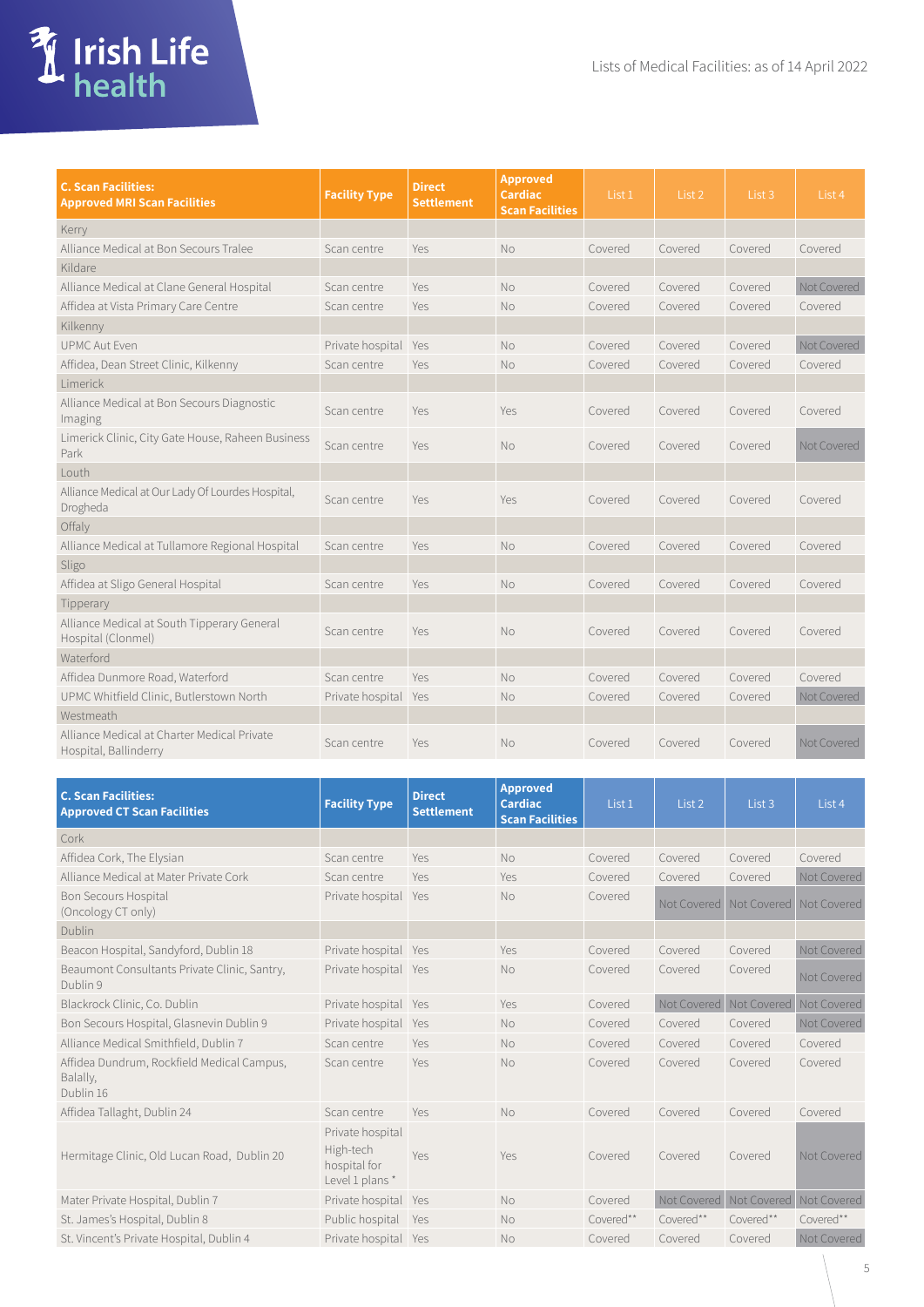

| <b>C. Scan Facilities:</b><br><b>Approved CT Scan Facilities</b> | <b>Facility Type</b>                                             | <b>Direct</b><br><b>Settlement</b> | <b>Approved</b><br><b>Cardiac</b><br><b>Scan Facilities</b> | List 1  | List 2                              | List 3  | List 4      |
|------------------------------------------------------------------|------------------------------------------------------------------|------------------------------------|-------------------------------------------------------------|---------|-------------------------------------|---------|-------------|
| Galway                                                           |                                                                  |                                    |                                                             |         |                                     |         |             |
| Bon Secours Hospital, Renmore                                    | Private hospital                                                 | Yes                                | No                                                          | Covered | Not Covered Not Covered Not Covered |         |             |
| Galway Clinic                                                    | Private hospital<br>High-tech<br>hospital for<br>Level 1 plans * | Yes                                | Yes                                                         | Covered | Covered                             | Covered | Not Covered |
| Alliance Medical at Merlin Park                                  | Scan centre                                                      | Yes                                | No                                                          | Covered | Covered                             | Covered | Covered     |
| Kerry                                                            |                                                                  |                                    |                                                             |         |                                     |         |             |
| Bon Secours, Tralee                                              | Private hospital Yes                                             |                                    | <b>No</b>                                                   | Covered | Covered                             | Covered | Covered     |
| Kildare                                                          |                                                                  |                                    |                                                             |         |                                     |         |             |
| Alliance Medical at Clane General Hospital                       | Scan centre                                                      | Yes                                | No                                                          | Covered | Covered                             | Covered | Covered     |
| Limerick                                                         |                                                                  |                                    |                                                             |         |                                     |         |             |
| Alliance Medical at Bon Secours Diagnostic<br>Imaging            | Scan centre                                                      | Yes                                | No                                                          | Covered | Covered                             | Covered | Covered     |
| Waterford                                                        |                                                                  |                                    |                                                             |         |                                     |         |             |
| UPMC Whitfield, Butlerstown                                      | Private hospital                                                 | Yes                                | <b>No</b>                                                   | Covered | Covered                             | Covered | Not Covered |

| <b>C. Scan Facilities:</b><br><b>Approved PET-CT Facilities</b> | <b>Facility Type</b>                                          | <b>Direct</b><br><b>Settlement</b> | List 1  | List 2                  | List 3                  | List 4      |
|-----------------------------------------------------------------|---------------------------------------------------------------|------------------------------------|---------|-------------------------|-------------------------|-------------|
| Cork                                                            |                                                               |                                    |         |                         |                         |             |
| Alliance Medical at Cork University Hospital                    | Public hospital                                               | <b>Yes</b>                         | Covered | Covered                 | Covered                 | Covered     |
| <b>Dublin</b>                                                   |                                                               |                                    |         |                         |                         |             |
| Beacon Hospital, Sandyford, Dublin 18                           | Private hospital                                              | <b>Yes</b>                         | Covered | Covered                 | Covered                 | Not Covered |
| Blackrock Clinic, Co. Dublin                                    | Private hospital                                              | Yes                                | Covered | Not Covered Not Covered |                         | Not Covered |
| Hermitage Clinic, Old Lucan Road, Dublin 20                     | Private hospital,<br>High-tech hospital<br>for Level 1 plans* | Yes                                | Covered | Covered                 | Covered                 | Not Covered |
| Mater Private Hospital, Dublin 7                                | Private hospital                                              | Yes                                | Covered |                         | Not Covered Not Covered | Not Covered |
| St. James's Hospital, Dublin 8                                  | Public hospital                                               | Yes                                | Covered | Covered                 | Covered                 | Covered     |
| St. Vincent's Private Hospital, Dublin 4                        | Private hospital                                              | Yes                                | Covered | Covered                 | Covered                 | Not Covered |
| Galway                                                          |                                                               |                                    |         |                         |                         |             |
| Galway Clinic                                                   | Private hospital,<br>High-tech hospital<br>for Level 1 plans* | Yes                                | Covered | Covered                 | Covered                 | Not Covered |
| Waterford                                                       |                                                               |                                    |         |                         |                         |             |
| UPMC Whitfield, Butlerstown                                     | Private hospital                                              | Yes                                | Covered | Covered                 | Covered                 | Not Covered |

| D. Minor Injury Clinic: Approved Direct<br><b>Settlement Minor Injury Clinics</b> | Facility Type           | <b>Direct</b><br><b>Settlement</b> | List 1  | List 2  | List 3  | List <sub>4</sub> |
|-----------------------------------------------------------------------------------|-------------------------|------------------------------------|---------|---------|---------|-------------------|
| Cork                                                                              |                         |                                    |         |         |         |                   |
| Affidea Expresscare Clinic, The Elysian, Cork                                     | Minor Injury Clinic Yes |                                    | Covered | Covered | Covered | Covered           |
| Dublin                                                                            |                         |                                    |         |         |         |                   |
| Affidea Expresscare Clinic, Northwood, Dublin 9                                   | Minor Injury Clinic Yes |                                    | Covered | Covered | Covered | Covered           |
| Affidea Expresscare Clinic, Tallaght, Dublin 24                                   | Minor Injury Clinic Yes |                                    | Covered | Covered | Covered | Covered           |

| D. Minor Injury Clinic: Approved Pay & Claim<br>(including HSE) Minor Injury Clinics | <b>Facility Type</b>            | <b>Direct</b><br><b>Settlement</b> | List 1  | List 2  | List <sub>3</sub> | List 4  |
|--------------------------------------------------------------------------------------|---------------------------------|------------------------------------|---------|---------|-------------------|---------|
| Clare                                                                                |                                 |                                    |         |         |                   |         |
| Ennis Injury Unit, Ennis Hospital                                                    | Minor Injury Clinic No<br>(HSE) |                                    | Covered | Covered | Covered           | Covered |
| Cork                                                                                 |                                 |                                    |         |         |                   |         |